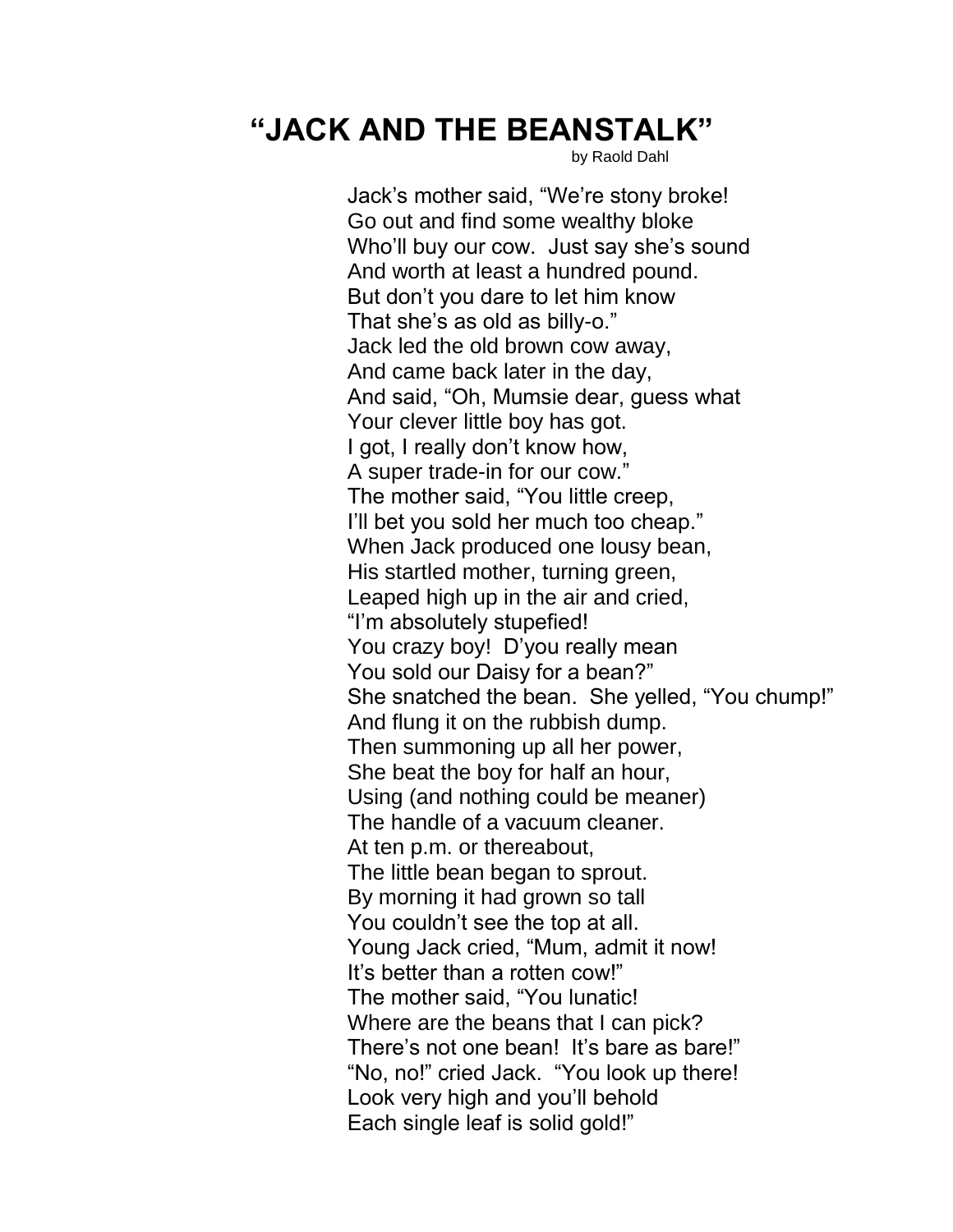By gollikins, the boy was right! Now, glistening in the morning light, The mother actually perceives A mass of lovely golden leaves! She yells out loud, "My sainted souls! I'll sell the Mini, buy a Rolls! Don't stand and gape, you little clot! Get up there quick and grab the lot!" Jack was nimble, Jack was keen. He scrambled up the mighty bean. Up up he went without a stop. But just as he was near the top, A ghastly frightening thing occurred --- Not far above his head he heard A big deep voice, a rumbling thing That made the very heavens ring. It shouted loud, "FEE FI FO FUM I SMELL THE BLOOD OF AN ENGLISHMAN!" Jack was frightened, Jack was quick, And down he climbed in half a tick. "Oh Mum!" he gasped. "Believe you me There's something nasty up our tree! I saw him, Mum! My gizzard froze! A Giant with a clever nose!" "A clever nose?" his mother hissed. "You must be going round the twist!" "He smelled me out, I swear it, Mum! He said he smelled an Englishman!" The mother said, "And well he might! I've told you every single night To take a bath because you stink!" Jack answered, "Well, if you're so clean Why don't you climb the crazy bean?" The mother cried, "By gad, I will! There's life within the old dog still!" She hitched her skirts above her knee And disappeared right up the tree. Now would the Giant smell his mum? Jack listened for the FEE-FO-FUM. He gazed aloft. He wondered when The dreaded words would come … And then,